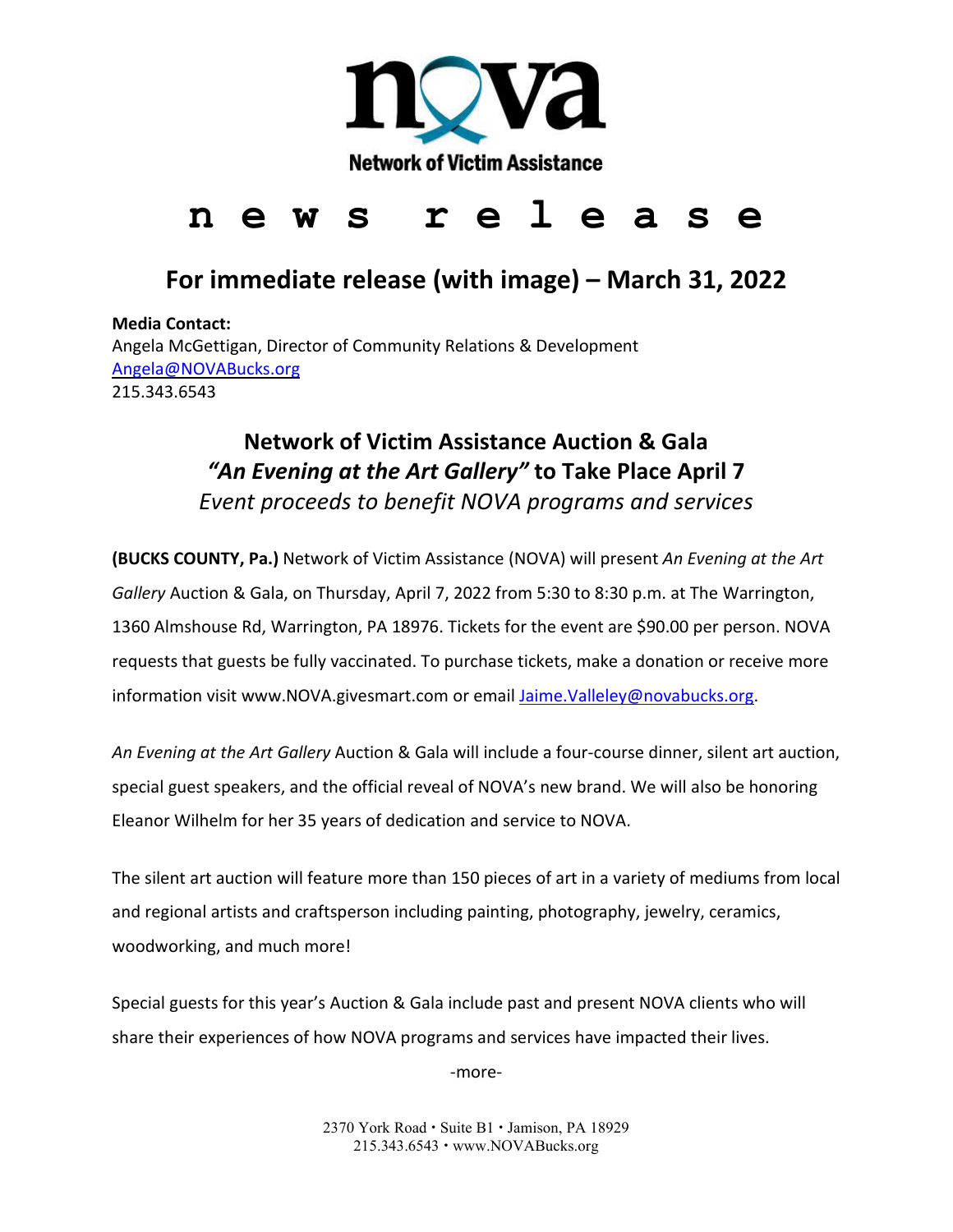

-continued-

The Title Sponsor for this year's event is EC Fence & Ironworks. The company has been a major supporter of NOVA's Auction and other fundraising events for over a decade. Da Vinci Sponsors include: Parx Casino, UBS Financial Services and Penn Community Bank.

Picasso Sponsors are: Off the Wall Company, LLC, Wealth Advisory Services, Inc. and Simpatico Studios.

Event sponsorship opportunities are still available and art donations are still being gratefully accepted. For information about sponsorship or to donate a piece of art for the auction, please contact Jaime Valleley, Event Coordinator at 215-343-6543 ext. 6609 or by email at Jaime.Valleley@novabucks.org.

Our Auction and Gala is our largest event of the year,'' stated Penny Ettinger, Executive Director at NOVA. "This year we are thrilled to be able to hold this event in-person. It will be wonderful to see both old and new faces at the gala. Of course, proceeds will benefit NOVA's work in both helping victims of crime and preventing violence through education and advocacy programs. We hope everyone comes out for a great time!"

#### **ABOUT NOVA**

Network of Victim Assistance (NOVA) supports, counsels and empowers victims of sexual assault and other serious crimes in Bucks County and works to prevent and eliminate violence in society through advocacy, training, community education and prevention programs. Founded in 1974, NOVA is a non-profit 501(c)(3), community-based organization operating out of three offices in Fairless Hills, Jamison and Perkasie. Services are made possible through the financial support of federal, state and local government grants and contracts, corporations, foundations and private donations. All contributions are tax deductible to the extent provided by law. For more information, visit [www.NOVABucks.org.](http://www.novabucks.org/)

**###**

-more-